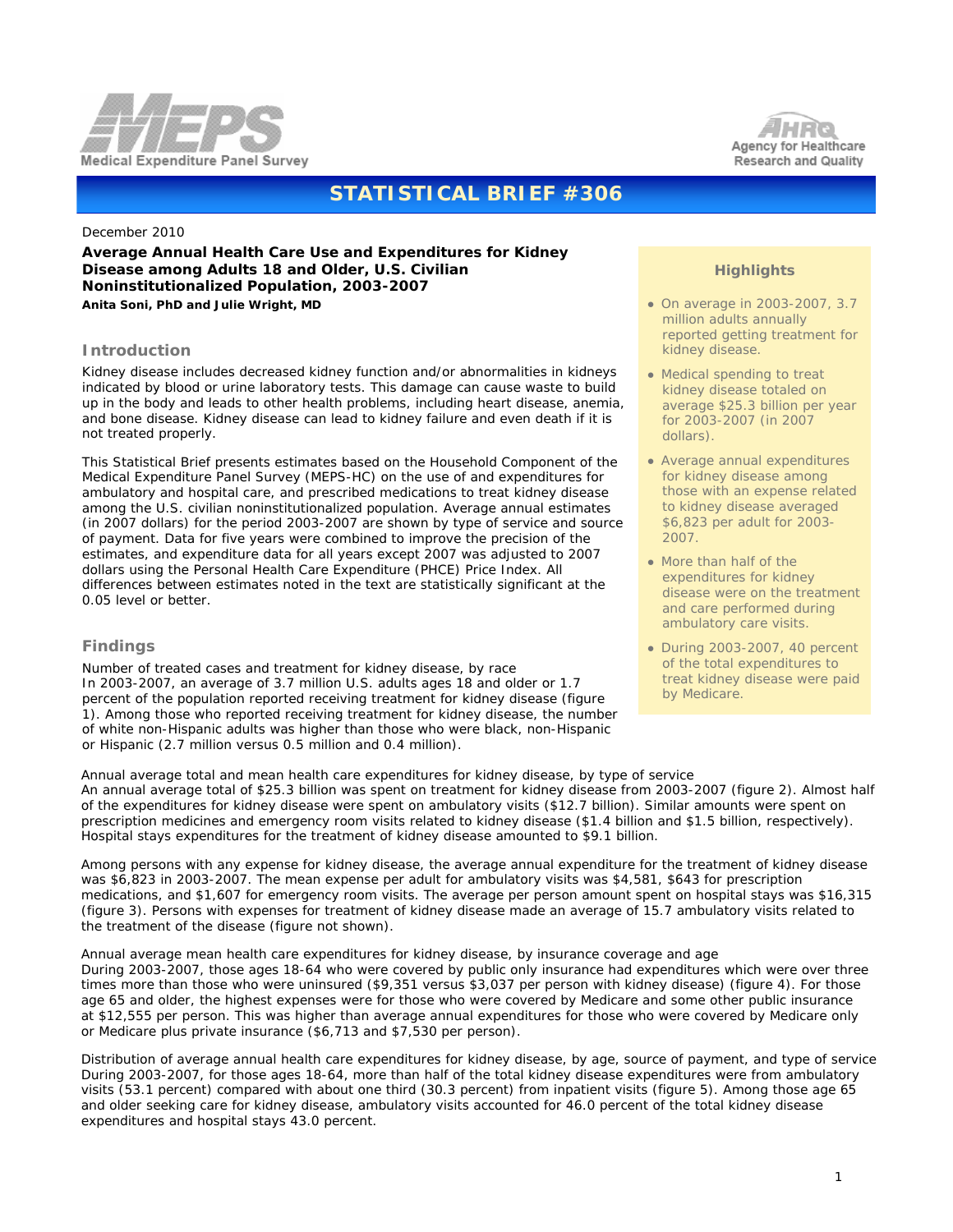Almost half (48.6 percent) of the total expenditures for the treatment of kidney disease were paid by private insurance, compared to about one fifth (20.8 percent) paid by Medicare for those ages 18-64 (figure 6). For those who were age 65 and older, Medicare paid for about two thirds (66.0 percent) of total expenditures related to the treatment of this disease as compared with less than one fifth (17.5 percent) of the expenditures paid by private insurance.

### **Data Source**

The estimates shown in this Statistical Brief are based on data from the MEPS 2003-2007 Full Year Consolidated Files (HC-079, HC-089, HC-097, HC-105, and HC-113), Medical Conditions Files (HC-078, HC-087, HC-096, HC-104, and HC-112), Office-Based Medical Provider Visit Files (HC-077G, HC-085G, HC-094G, HC-102G, and HC-110G), Outpatient Visits Files (HC-077F, HC-085F, HC-094F, HC-102F, and HC-110F), Emergency Room Visit Files (HC-077E, HC-085E, HC-094E, HC-102E, and HC-110E), Hospital Inpatient Stays Files (HC-077D, HC-085D, HC-94D, HC-102D, and HC-110D), Home Health Files (HC-077H, HC-085H, HC-094H, HC-102H and HC-110H), and Prescribed Medicine Files (HC-077A, HC-085A, HC-094A, HC-102A, and HC-110A).

# **Definitions**

#### *Kidney disease*

This Brief analyzes individuals with kidney disease reported as a condition bothering the person and reported in connection with reported health care utilization (e.g., a person who reported purchasing a drug was asked what condition the drug was intended to treat) or reported disability days. The conditions reported by respondents were recorded by interviewer as verbatim text, which was then coded by professional coders to fully specified ICD-9-CM codes. Conditions with CCS codes of 156-158 and 160-161 were classified as kidney disease. For additional information on crosswalk between ICD-9 codes and CCS codes, please visit: <http://www.hcup-us.ahrq.gov/toolssoftware/ccs/ccs.jsp>.

#### *Expenditures*

Expenditures in MEPS are defined as payments from all sources for hospital inpatient care, ambulatory care provided in offices and hospital outpatient departments, care provided in emergency departments, paid care provided in the patient's home (home health), and the purchase of prescribed medications. Sources include direct payments from individuals, private insurance, Medicare, Medicaid, Workers' Compensation, and miscellaneous other sources. Expenditure data for 2003-2006 were adjusted to 2007 dollars using the Personal Health Care Price Index (PHCE) and all estimates in this Brief are reported in 2007 dollars. Please go to <http://www.cms.gov/NationalHealthExpendData/downloads/dsm-08.pdf>for more information on PHCE.

These expenditures do not include any "over-the-counter" medications.

#### *Sources of payment*

- Private insurance: This category includes payments made by insurance plans covering hospital and other medical care (excluding payments from Medicare, Medicaid, and other public sources), Medigap plans, and TRICARE (Armed Forces-related coverage).
- Medicare: Medicare is a federally financed health insurance plan for the elderly, persons receiving Social Security disability payments, and persons with end-stage renal disease. Medicare Part A, which provides hospital insurance, is automatically given to those who are eligible for Social Security. Medicare Part B provides supplementary medical insurance that pays for medical expenses and can be purchased for a monthly premium. Medicare Part D, which started in 2006, covers prescription drug expenses.
- Medicaid/CHIP: This category includes payments made by the Medicaid and CHIP programs which are means-tested government programs financed jointly by Federal and state funds that provide health care to those who are eligible. Medicaid is designed to provide health coverage to families and individuals who are unable to afford necessary medical care while CHIP provides coverage to additional low income children not eligible for Medicaid. Eligibility criteria for both programs vary significantly by state.
- Out of pocket: This category includes expenses paid by the user or other family member.
- Other sources: This category includes payments from other Federal sources such as Indian Health Service, military treatment facilities, and other care provided by the Federal government; various state and local sources (community and neighborhood clinics, state and local health departments, and state programs other than Medicaid/CHIP); various unclassified sources (e.g., automobile, homeowner's, or other liability insurance, and other miscellaneous or unknown sources); Medicaid/CHIP payments reported for persons who were not reported as enrolled in the Medicaid or CHIP programs at any time during the year; and private insurance payments reported for persons without any reported private health insurance coverage during the year.

#### *Health insurance status*

Individuals under age 65 were classified into the following three insurance categories based on household responses to the health insurance status questions:

- Any private health insurance: Individuals who, at any time during the year, had insurance that provided coverage for hospital and physician care (other than Medicare, Medicaid, or other public hospital/physician coverage) were classified as having private insurance. Coverage by TRICARE (Armed Forces-related coverage) was also included as private health insurance. Insurance that provided coverage for a single service only, such as dental or vision coverage, was not included.
- Public coverage only: Individuals were considered to have public coverage only if they met both of the following criteria: 1) they were not covered by private insurance at any time during the year, and 2) they were covered by one of the following public programs at some point during the year: Medicare, Medicaid, or other public hospital/ physician coverage.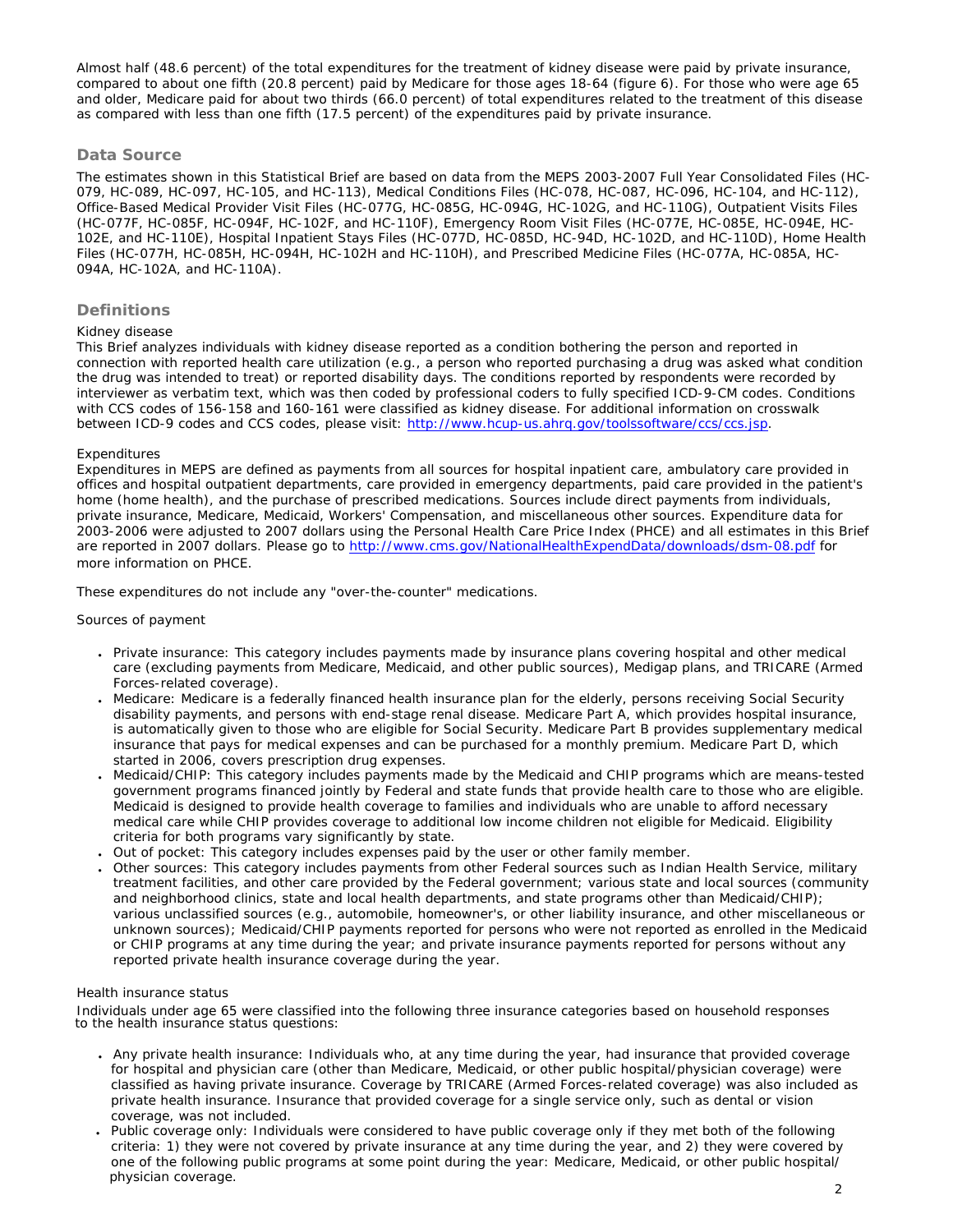● Uninsured: The uninsured were defined as people not covered by private hospital/physician insurance, Medicare, TRICARE, Medicaid, or other public hospital/physician programs at any time during the entire year or their period of eligibility for the survey.

Individuals 65 and older were classified into the following three insurance categories:

- Medicare only: Individuals who, at any time during the year, were covered by Medicare only.
- Medicare plus private: Individuals who at any time during the year, were covered by a combination of Medicare, TRICARE, or private insurance.
- Medicare plus other public coverage: Individuals who, at any time during the year, were covered by Medicare and some other type of public insurance, but had no private coverage.

#### **About MEPS-HC**

 MEPS-HC is a nationally representative longitudinal survey that collects detailed information on health care utilization and expenditures, health insurance, and health status, as well as a wide variety of social, demographic, and economic characteristics for the U.S. civilian noninstitutionalized population. It is cosponsored by the Agency for Healthcare Research and Quality and the National Center for Health Statistics.

 For more information about MEPS, call the MEPS information coordinator at AHRQ at (301) 427-1656 or visit the MEPS Web site at [http://www.meps.ahrq.gov/.](http://www.meps.ahrq.gov/)

#### **References**

 For a detailed description of the MEPS-HC survey design, sample design, and methods used to minimize sources of nonsampling errors, see the following publications:

 Cohen, J. *Design and Methods of the Medical Expenditure Panel Survey Household Component*. MEPS Methodology Report No. 1. AHCPR Pub. No. 97-0026. Rockville, MD. Agency for Health Care Policy and Research, 1997. http://www.meps.ahrg. [gov/mepsweb/data\\_files/publications/mr1/mr1.pdf](http://www.meps.ahrq.gov/mepsweb/data_files/publications/mr1/mr1.pdf) 

Cohen, S. *Sample Design of the 1996 Medical Expenditure Panel Survey Household Component*. MEPS Methodology Report No. 2. AHCPR Pub. No. 97-0027. Rockville, MD. Agency for Health Care Policy and Research, 1997. [http://www.](http://www.meps.ahrq.gov/mepsweb/data_files/publications/mr2/mr2.pdf) [meps.ahrq.gov/mepsweb/data\\_files/publications/mr2/mr2.pdf](http://www.meps.ahrq.gov/mepsweb/data_files/publications/mr2/mr2.pdf)

Cohen, S. Design Strategies and Innovations in the Medical Expenditure Panel Survey. *Medical Care*, July 2003: 41(7) Supplement: III-5-III-12.

Ezzati-Rice, T.M., Rohde, F., Greenblatt, J. *Sample Design of the Medical Expenditure Panel Survey Household Component, 1998-2007*. Methodology Report No. 22. March 2008. Agency for Healthcare Research and Quality, Rockville, MD. [http://www.meps.ahrq.gov/mepsweb/data\\_files/publications/mr22/mr22.pdf](http://www.meps.ahrq.gov/mepsweb/data_files/publications/mr22/mr22.pdf)

For more information about kidney disease, see the following publications:

Chronic Kidney Disease (CKD) Information:

[http://www.nkdep.nih.gov/professionals/chronic\\_kidney\\_disease.htm](http://www.nkdep.nih.gov/professionals/chronic_kidney_disease.htm)

Kidney Basics: kidneyfund.org/kidney-health/kidney-basics/

What is Kidney Disease?: kidney.org/kidneydisease/

Chronic Kidney Disease: webmd.com/a-to-z-guides/chronic-kidney-disease-treatment-overview

Kidney Failure: medicinenet.com/kidney\_failure/article.htm

Kidney Failure and Diabetes: <http://www.cdc.gov/Features/dsDiabetesKidneys/>

## **Suggested Citation**

Soni, A. and Wright, J. *Average Annual Health Care Use and Expenditures for Kidney Disease among Adults 18 and Older, U.S. Civilian Noninstitutionalized Population, 2003-2007*. Statistical Brief #306. December 2010. Agency for Healthcare Research and Quality. Rockville, MD. [http://www.meps.ahrq.gov/mepsweb/data\\_files/publications/st306/stat306.pdf](http://www.meps.ahrq.gov/mepsweb/data_files/publications/st306/stat306.pdf)

\* \* \*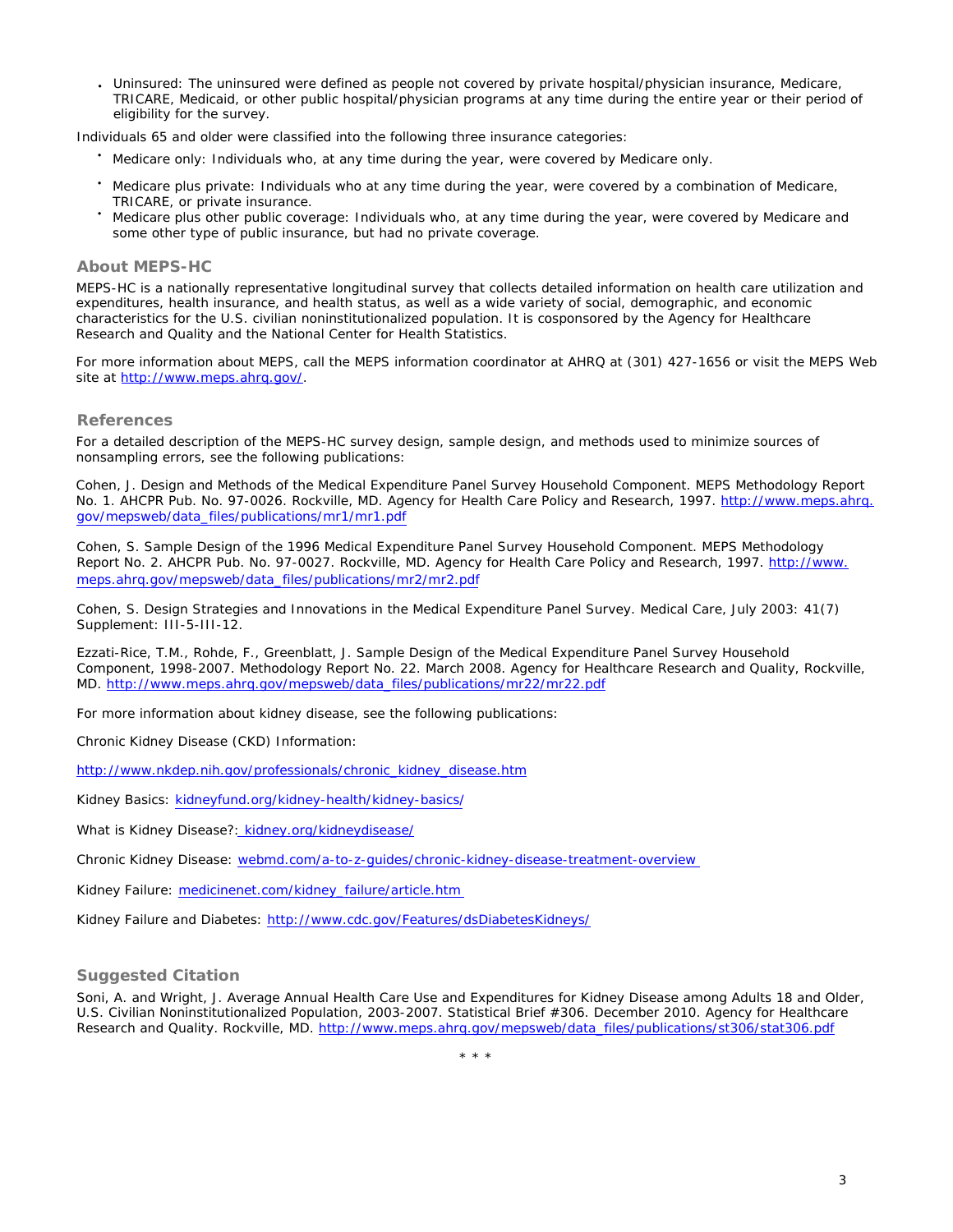AHRQ welcomes questions and comments from readers of this publication who are interested in obtaining more information about access, cost, use, financing, and quality of health care in the United States. We also invite you to tell us how you are using this Statistical Brief and other MEPS data and tools and to share suggestions on how MEPS products might be enhanced to further meet your needs. Please e-mail us at [mepspd@ahrq.gov](mailto:mepspd@ahrq.gov) or send a letter to the address below:

Steven B. Cohen, PhD, Director Center for Financing, Access, and Cost Trends Agency for Healthcare Research and Quality 540 Gaither Road Rockville, MD 20850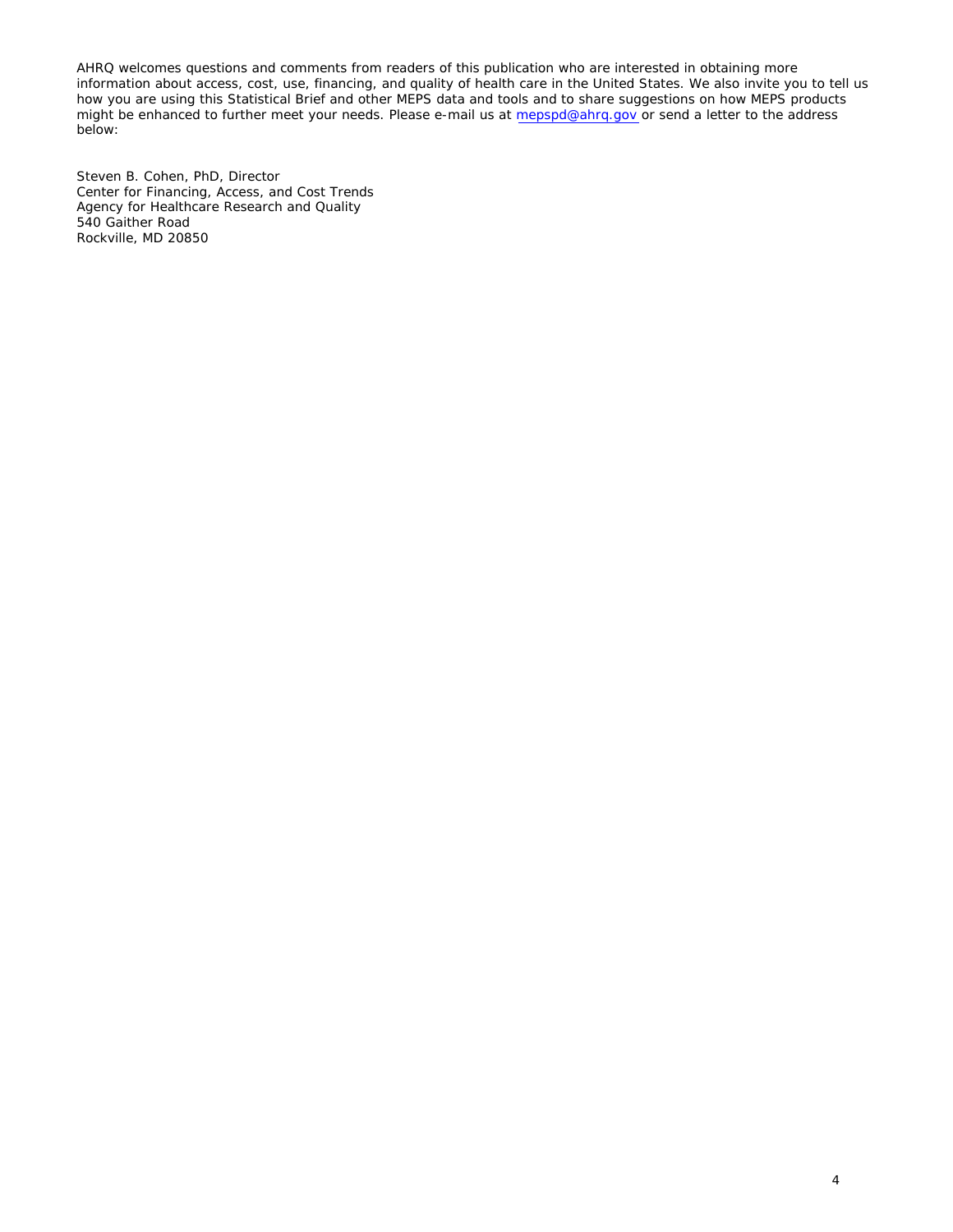



Statistical Brief #306: Average Annual Health Care Use and Expenditures for Kidney Disease among Adults 18 and Older, U.S. Civilian Noninstitutionalized Population, 2003- 2007

5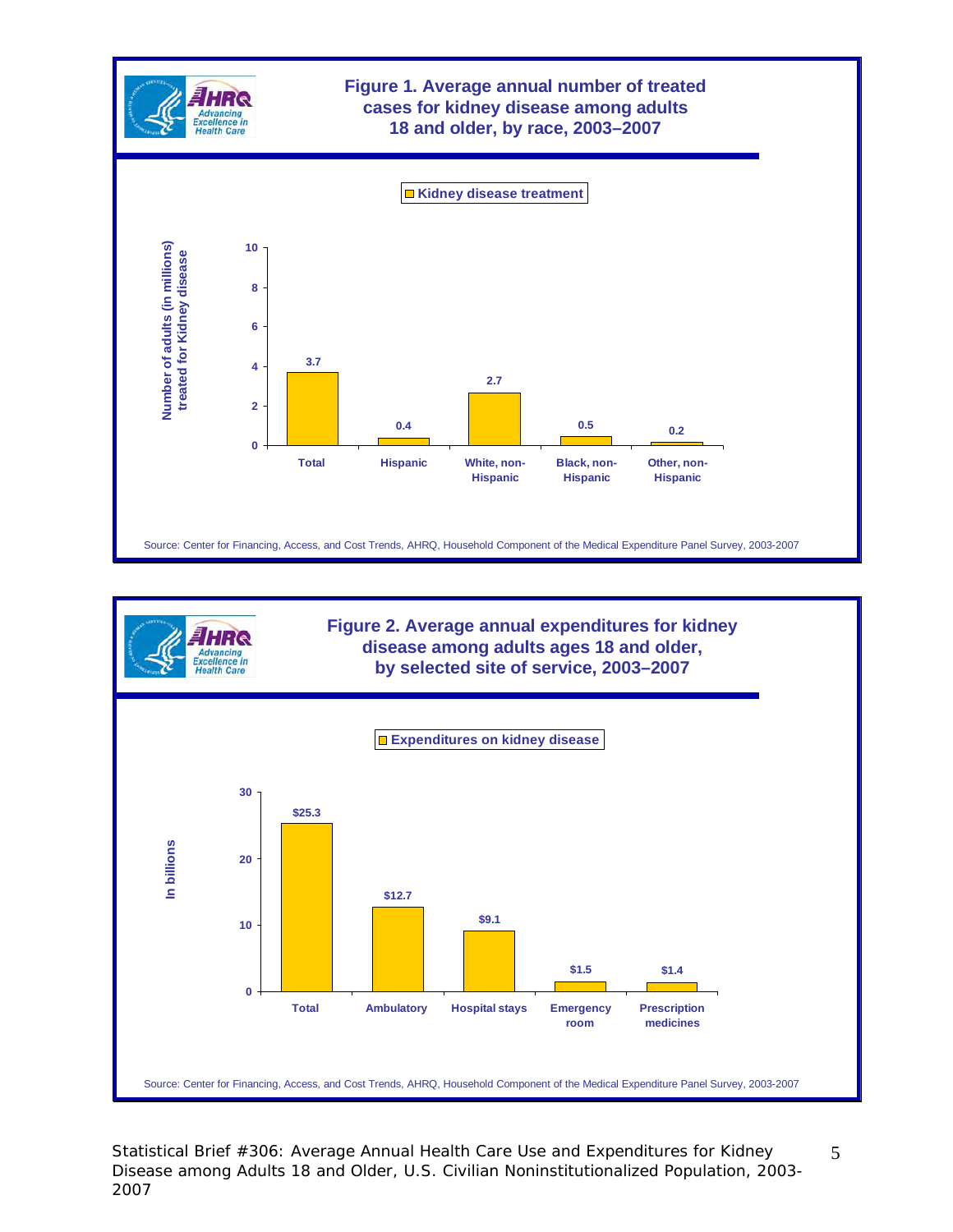

**Figure 3. Average annual mean expenditures for kidney disease per adult ages 18 and older among those with an expense for specific service for kidney disease, by type of service, 2003–2007**



**Figure 4. Average annual mean expenditures for kidney disease per adult ages 18 and older among those with an expense for a kidney disease, by insurance coverage and age, 2003–2007**



Statistical Brief #306: Average Annual Health Care Use and Expenditures for Kidney Disease among Adults 18 and Older, U.S. Civilian Noninstitutionalized Population, 2003- 2007